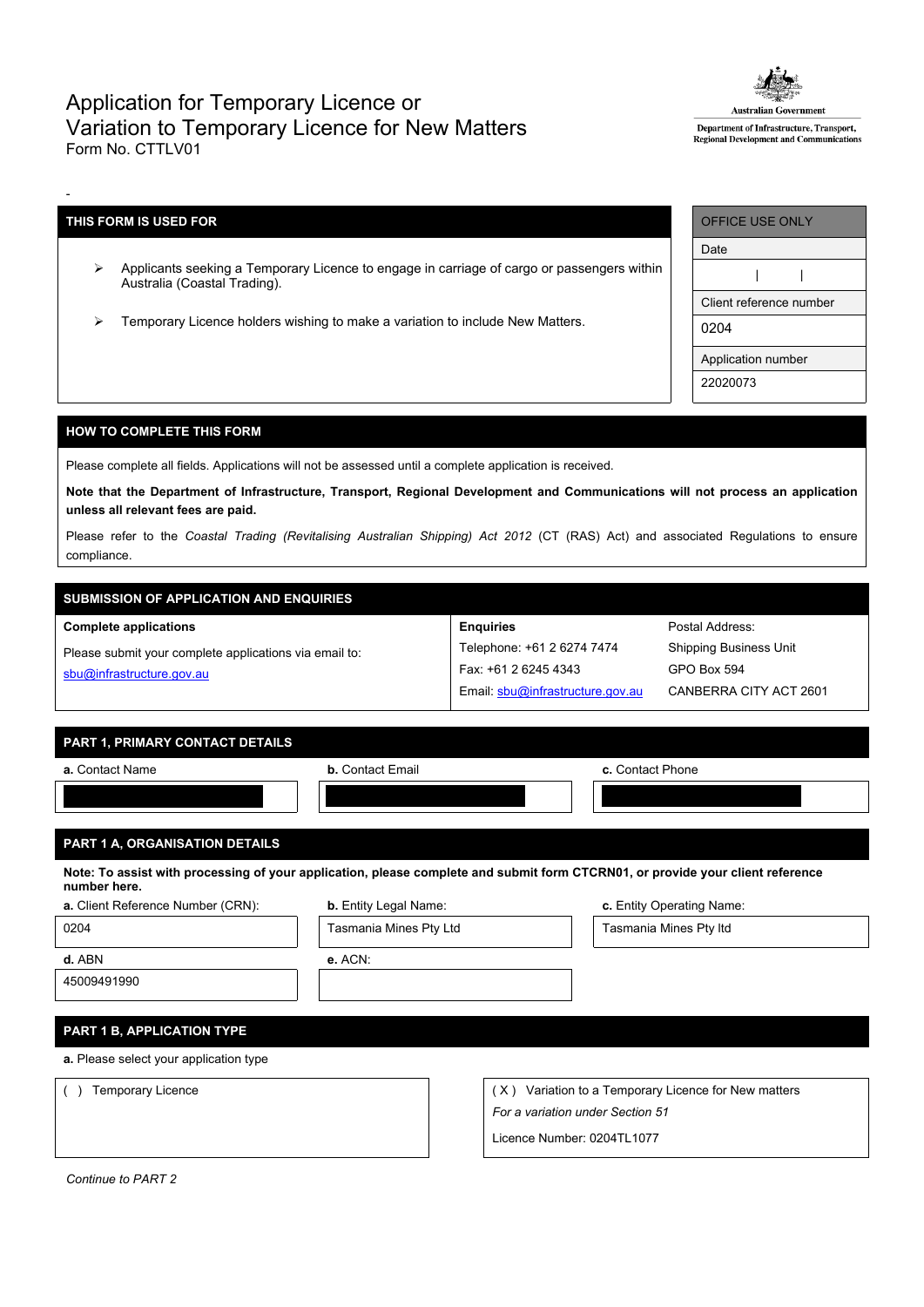| <b>PART 2, VOYAGE DETAILS</b> |                   |               |                |                     |           |              |                         |                                                      |                     |                  |                        |
|-------------------------------|-------------------|---------------|----------------|---------------------|-----------|--------------|-------------------------|------------------------------------------------------|---------------------|------------------|------------------------|
| <b>Category of</b>            | Cargo description | Load port     | Discharge port | Volume /            |           | Expected     | <b>Vessel</b>           | <b>Vessel</b>                                        | Vessel type         | <b>Dangerous</b> | <b>Relationship to</b> |
| trade <sup>1</sup>            |                   |               |                | amount <sup>2</sup> |           | loading date | name $3$                | capacity/size                                        |                     | goods '          | Vessel <sup>5</sup>    |
|                               |                   |               |                |                     |           | dd/mm/yy     |                         | $\left\vert \text{(gross tonnes)}\right\vert {}^{3}$ |                     |                  |                        |
| Dry Bulk                      | Magnetite         | <b>Burnie</b> | Mackay         | 30000               | <b>MT</b> | 10/03/2022   | <b>MV Indian Bulker</b> | 37717                                                | <b>Bulk Carrier</b> | No               | r<br>U                 |